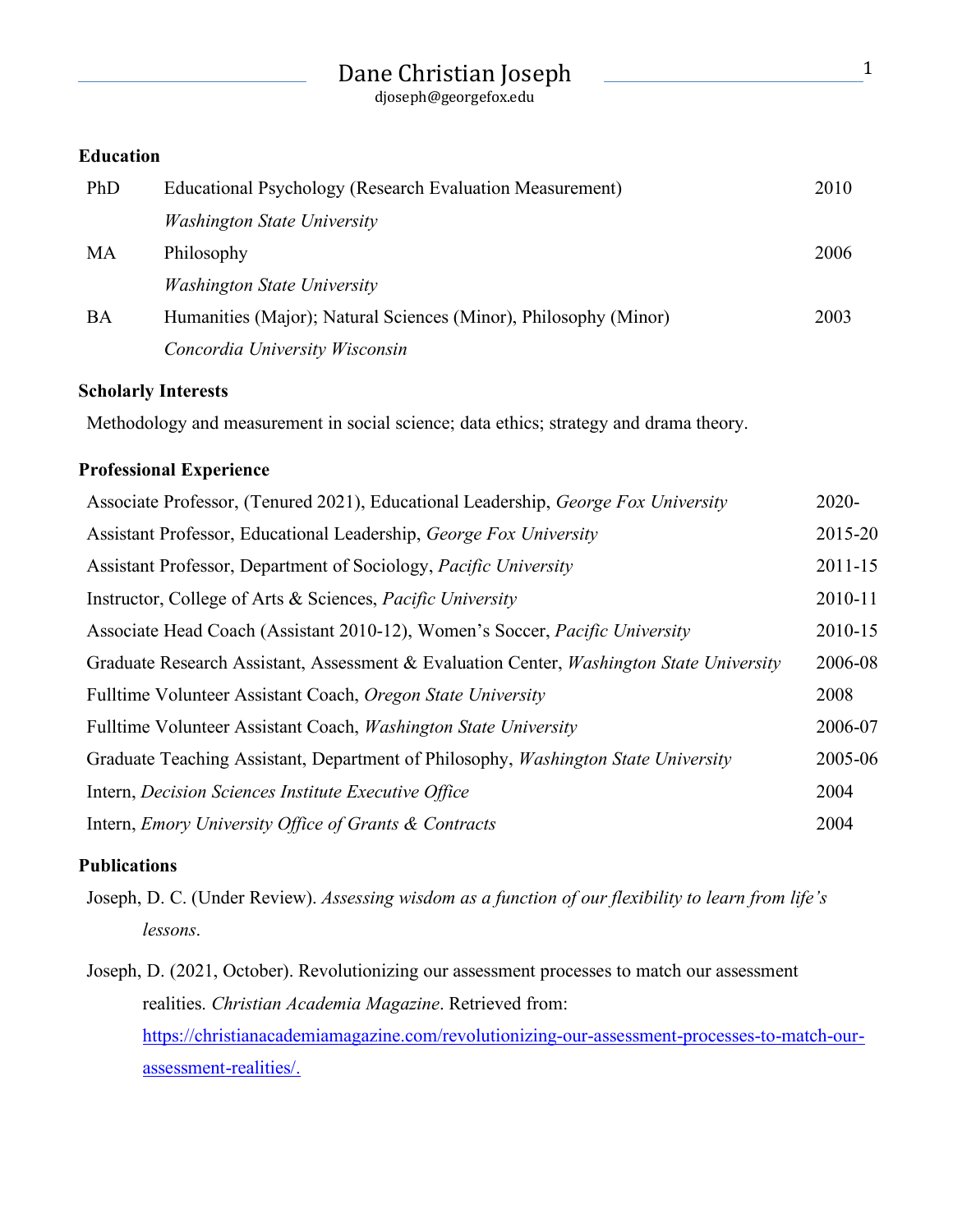- Joseph, D. (2020). Quite-the-opposite courses. In S.M. Steeg Thornhill & K. Badley (Eds.) *Generating tact and flow for effective teaching and learning* (pp. 46-48). Routledge.
- Joseph, D. C. (2020, November). Perspectives and decisions in a COVID-19 world. *American Association of University Professors*. Retrieved from: https://academeblog.org/2020/11/16/perspectives-and-decisions-in-a-covid-19-world/.
- Joseph, D. C. (2019). Randomize it: Fair procedures when constructing multiple-choice test keys. *Journal of Effective Teaching in Higher Education, 2*(1), 80-92. https://doi.org/10.36021/jethe.v2i1.26.
- Joseph, D. C. (2019). There's more to research methods than meets the eye. In R. L. Miller & T. Collette (Eds.) *Teaching Tips: A Compendium of Conference Presentations on Teaching, 2017- 18*. (pp. 94-96). Retrieved from: http://teachpsych.org/ebooks/index.php.
- Joseph, D. C. (2016). Searching for data ethics courses. *Assessment Update, 28*(5), 3-14. https://doi.org/10.1002/au.30069.
- Joseph, D. C., Harper, K., & Tuffey, S. (2013). Playing time in youth football (soccer) games: The challenge of developing measures of inequality and social minimums. *The International Journal of Sport and Society, 3*(3), 101-111. https://doi.org/10.18848/2152-7857/CGP/v03i03/53927.
- Joseph, D. C. (2011). Review of "Fair Play": The ethics of sport. *Teaching Philosophy, 34* (1), 87-92. https://doi.org/10.5840/teachphil201134110.

#### **Conference Presentations (\*indicates undergraduate student)**

- Joseph, D. C. (2022, February). *Mapping ethics to teach and learn ethics*. Presented at the Spring 2022 Association for Practical and Professional Ethics (APPE) Annual Conference, Virtual.
- Joseph, D. C. (2021, February). *Trolleys, a fat man, and face masks: Using thought experiments to address COVID pandemic ethics problems*. Presented at the Spring 2021 Association for Practical and Professional Ethics (APPE) Annual Conference, Virtual.
- Joseph, D. C. (2020, May). *That's so unfair! Statistics ethics case studies for increasing engagement in statistics education*. Presented at the Spring 2020 Electronic Conference on Teaching Statistics (ECOTS), hosted by the American Statistical Association in conjunction with CAUSEWEB and The Pennsylvania State University, Virtual.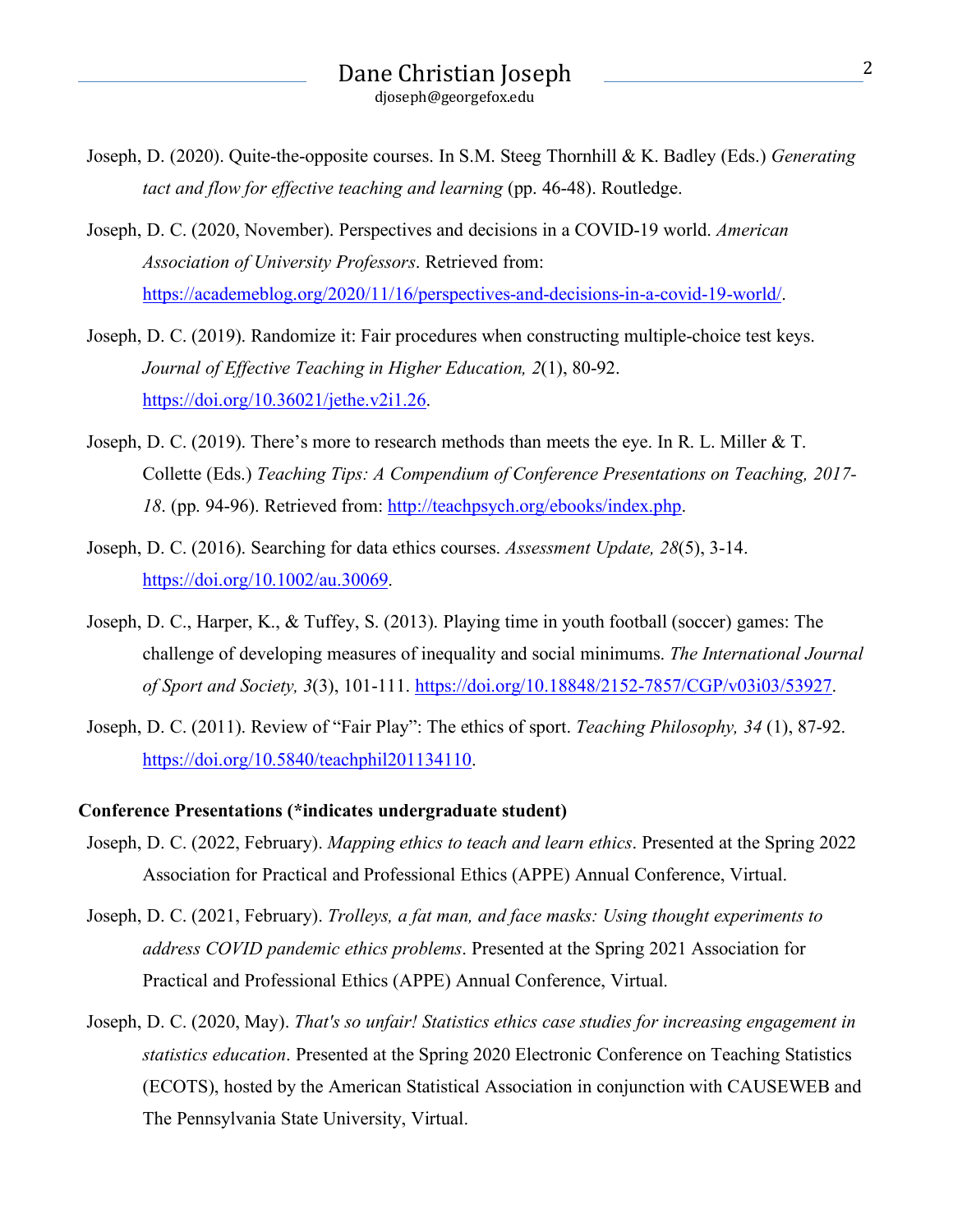- Joseph, D. C., & Headley, S. (2020, February). *Who protects the bullies? Advocating and democratizing teacher ethics education.* Presented at the Oregon Association of Teacher Education Conference, Western Oregon University, Monmouth, OR.
- Hamness-Moller, S., Joseph, D. C., Thornhill, S., & Headley, S. (2020, February). *Now What? Implementation practices since the non-exclusionary mandates of SB553 [Law].* Presented at the Oregon Association of Teacher Education Conference, Western Oregon University, Monmouth, OR.
- Hood, R. & Joseph, D. C. (2018, November). *An educational map to being a great research ethicist (or just a better one)*. Presented at the Public Responsibility in Medicine & Research Advancing Ethical Research Conference, San Diego, CA.
- Joseph, D. C. (2018, June). *Playing-time: Its conceptualization, operationalization, measurement, and significance*. Presented at the International Sociology Sport Association's World Congress of Sociology of Sport, Lausanne, Switzerland.
- Joseph, D. C. (2018, March). *Empirical research ethics as a way of knowing*. Paper presented at the American Psychological Association's Society of Theoretical and Philosophical Psychology Conference, Phoenix, AZ.
- Joseph, D. C. (2017, October). *There's more to research methods than meets the eye*. Paper presented at the American Psychological Association's Society for the Teaching of Psychology Conference, San Antonio, TX.
- Joseph, D. C. (2016, November). *Designing datasets for analyzing (you guessed it) evaluation data*. Presented at the American Evaluation Association Annual Conference, Atlanta, GA.
- Joseph, D. C. (2016, October). *How to save a job and develop personnel potential using assessment data*. Presented at the IUPUI Assessment Institute Conference, Indiana University Purdue University, Indianapolis, IN.
- Joseph, D. C. (2016, May). *E-portfolios in statistics course assessment: Sexier and smarter*. Presented at the Spring 2016 Electronic Conference on Teaching Statistics (ECOTS), hosted by the American Statistical Association in conjunction with CAUSEWEB and The Pennsylvania State University, Virtual.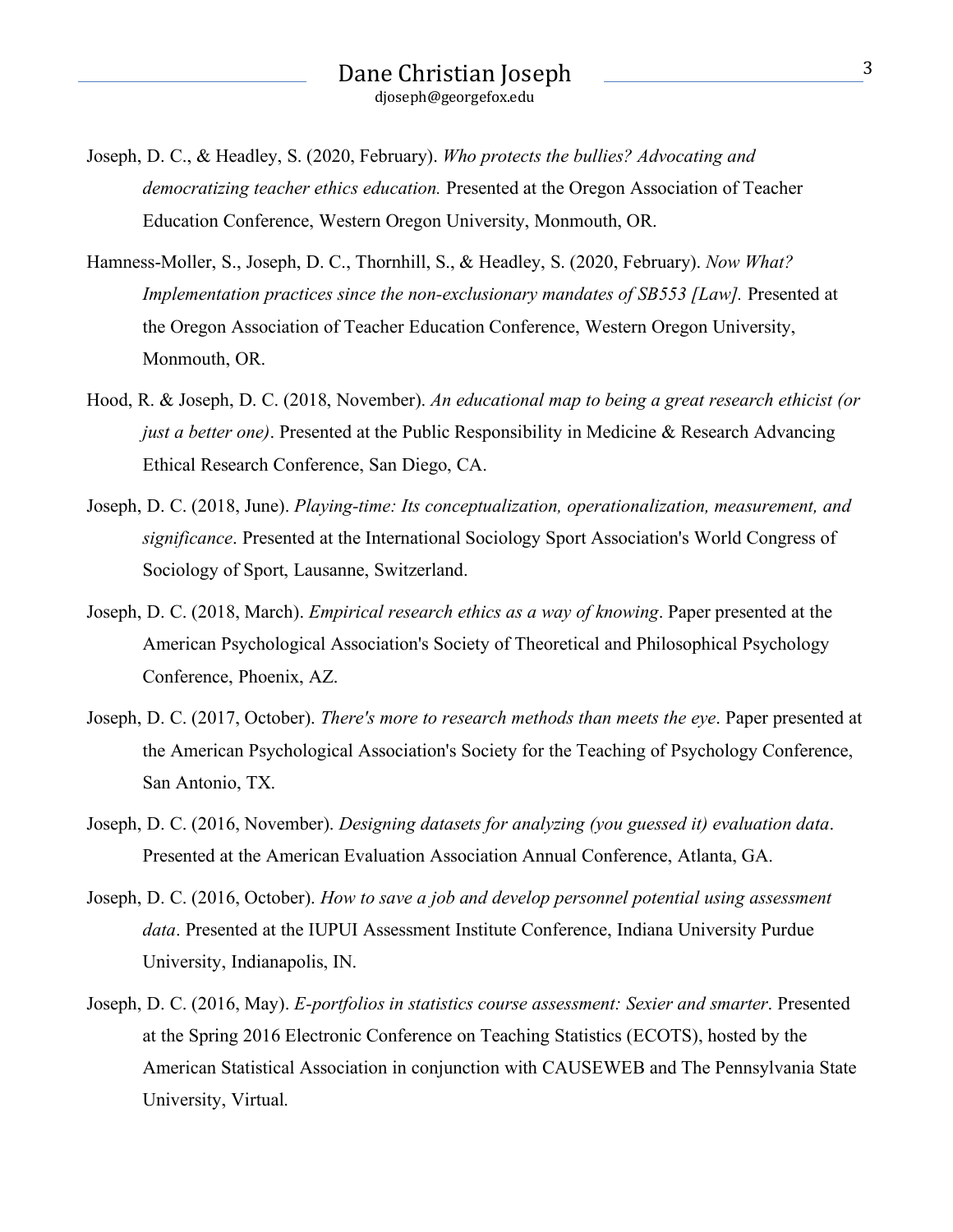- Joseph, D. C., Headley, S., & Dee, A. L. (2016, February). *Shifting the focus of accreditation from reports to people*. Presented at the Winter 2016 Oregon Association for Teacher Education (ORATE) Conference, Western Oregon University, Monmouth, OR.
- Joseph, D. C., Gillespie, T., \* & Wildgrube, R.\* (2015, March). *Educational technology in collegiate athletics: Action research from a non-academic lens*. Presented at the Spring 2014 Oregon Technology for Education Network (OTEN) Conference, Pacific University, Forest Grove, OR.
- Joseph, D. C., Gillespie, T., \* & Wildgrube, R.\* (2014, November). *The impact of video self-modeling on college soccer players' self-regulation for learning soccer: Preliminary item statistics*. Presented at the Fall 2014 Pacific Undergraduate Research Conference, Pacific University, Forest Grove, OR.
- Joseph, D. C., Harper, K.\*, & Tuffey, S.\* (2012, July). *Playing-time in youth football (soccer) games: The challenge of developing measures of inequality and social minimums*. Virtual paper presented at the Summer 2012 International Conference on Sport and Society, Cambridge University, Virtual.
- Joseph, D. C., Trevisan, M. S., French, B. & Storfer, A. (2011, April). *A comparison of three methods for varying the position of correct answers in classroom multiple-choice tests*. Presented at the Spring 2011 National Council on Measurement in Education Conference, New Orleans, LA.
- Davis, D., Howard, P., Brown, S., Gerlick, R., Beyerlein, S., Thompson, P., Trevisan, M., Harrison, K., & Christian, D. (2008, October). *Web-based implementation of capstone engineering design assessments*. 38th ASEE/IEEE Frontiers in Education Conference Proceedings, Saratoga Springs, NY.

#### **Institutional Presentations (\*indicates undergraduate student)**

- Foster, M., O'Donnell, S., Dougherty, G., & Joseph, D. C. (2020). *Neuromyths*. Spring 2019 GFU Faculty Development Session, Newberg Campus, OR.
- Joseph, D. C. (2019). *What if we had it all wrong?* Spring 2019 GFU Educational Leadership Graduation Ceremony, Newberg Campus, OR.
- Joseph, D. C. (2019). *Concept Mapping*. In M. Foster (Ed.) *Research-based teaching strategies*. Spring 2019 Faculty Development Session, Newberg Campus, OR.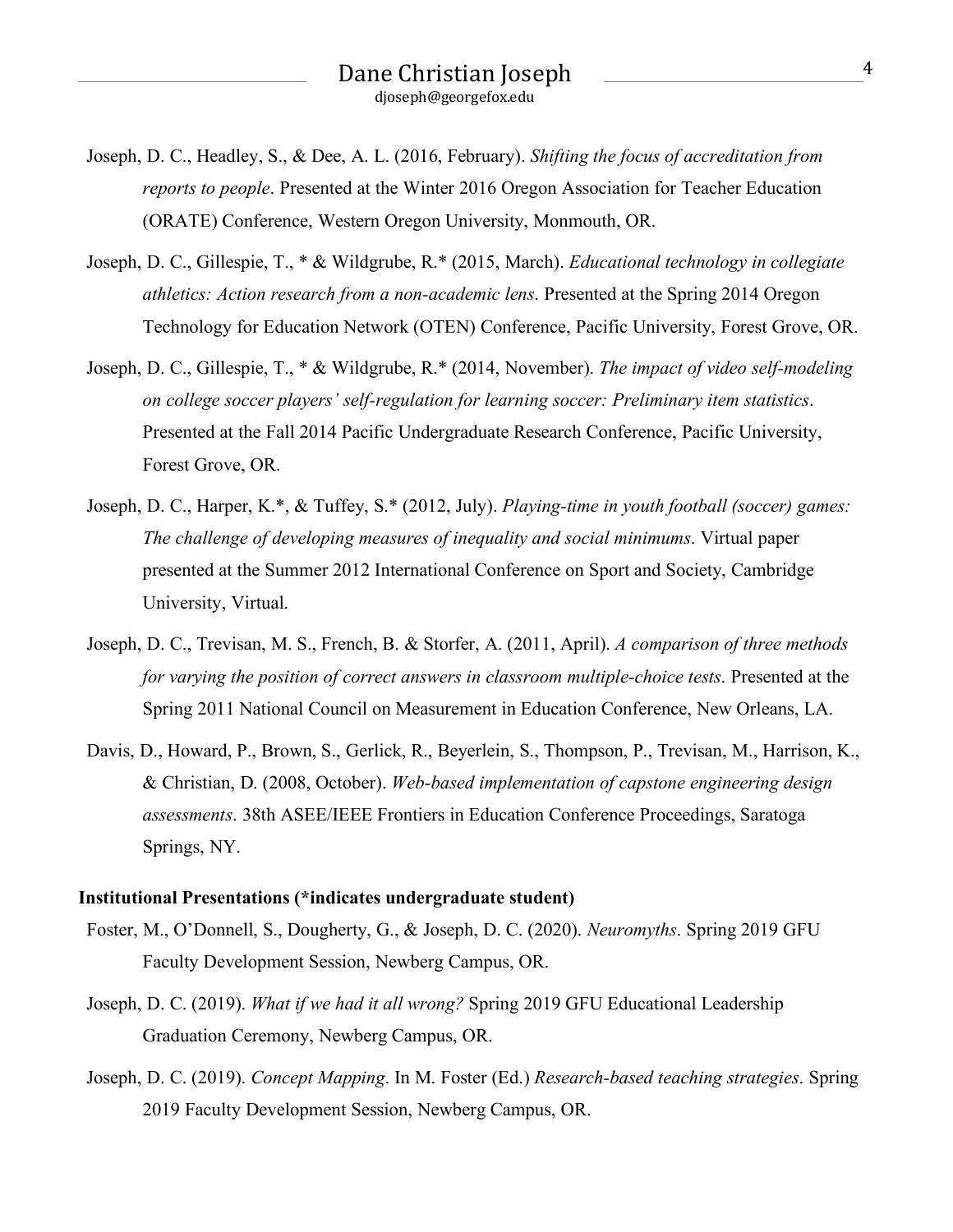- Foster, M., O'Donnell, S., Dougherty, G., & Joseph, D. C. (2019). *How we engage our students in effective learning practices*. Spring 2019 GFU Faculty Development Session, Newberg Campus, OR.
- Joseph, D. C. (2018). *Dissertations, theses, and capstones: Torture, penance, or blessings in-disguise*. Winter 2018 GFU Faculty Convocation, Rolling Hills Community Church, Lake Oswego, OR.
- Joseph, D. C. (2017). *Disasters, relationships, and learning.* Fall 2017 GFU LIBA/EXIT 400 Course Plenary Session, Newberg Cultural Center, Newberg, OR.
- Joseph, D. C. (2017). *Decision-making models*. Winter 2017 GFU LIBA/EXIT 400 Course Plenary Session, Newberg Cultural Center, Newberg, OR.
- Acosta-Gonzalez, F., \* Alfaro-Martinez, K., \* Chovich, M., \* Davidson, S., \* Davis, S., \* Inouye-Ng, C., \* Kwok, B., \* Loffer, K., \* Mendez-Vasquez, J., \* Roth, K., \* Spry, C., \* Stancil-Williams, R., \* Winans, M., \* & Joseph, D. C. (2015). *Pacific U Boxer Boot Camp Program Evaluation*; *Student Scholarship (CAS).* Paper 6. http://commons.pacificu.edu/casstu/6.
- Joseph, D. C., & Yamashita, L. \* (2013). *Utilizing the Open Learning Initiative (OLI) Statistical Reasoning course in social statistics courses*. Fall 2013 Board of Trustees Reception, Pacific University, Forest Grove, OR.
- Sardinia, L., Island, H., Joseph, D. C., & Mattocks, A. (2013). *Student brains and pains: How faculty can recognize and respond to students with concussion and migraine syndromes*. Spring 2013 Pacific University Faculty Forum, Pacific University, Forest Grove, OR.

#### **Funding**

| Digital Fluency Initiative Grant, George Fox University, [\$3,000]                                 | 2016 |
|----------------------------------------------------------------------------------------------------|------|
| Pacific Research Institute for Science and Mathematics Grant, <i>Pacific University</i> [\$10,000] | 2014 |
| Faculty Development Grant, <i>Pacific University</i> [\$1,200]                                     | 2014 |
| Course Development Grant, Center for Civic Engagement, <i>Pacific University</i> [\$500]           | 2014 |
| Pacific Research Institute for Science and Mathematics Grant, <i>Pacific University</i> [\$10,200] | 2012 |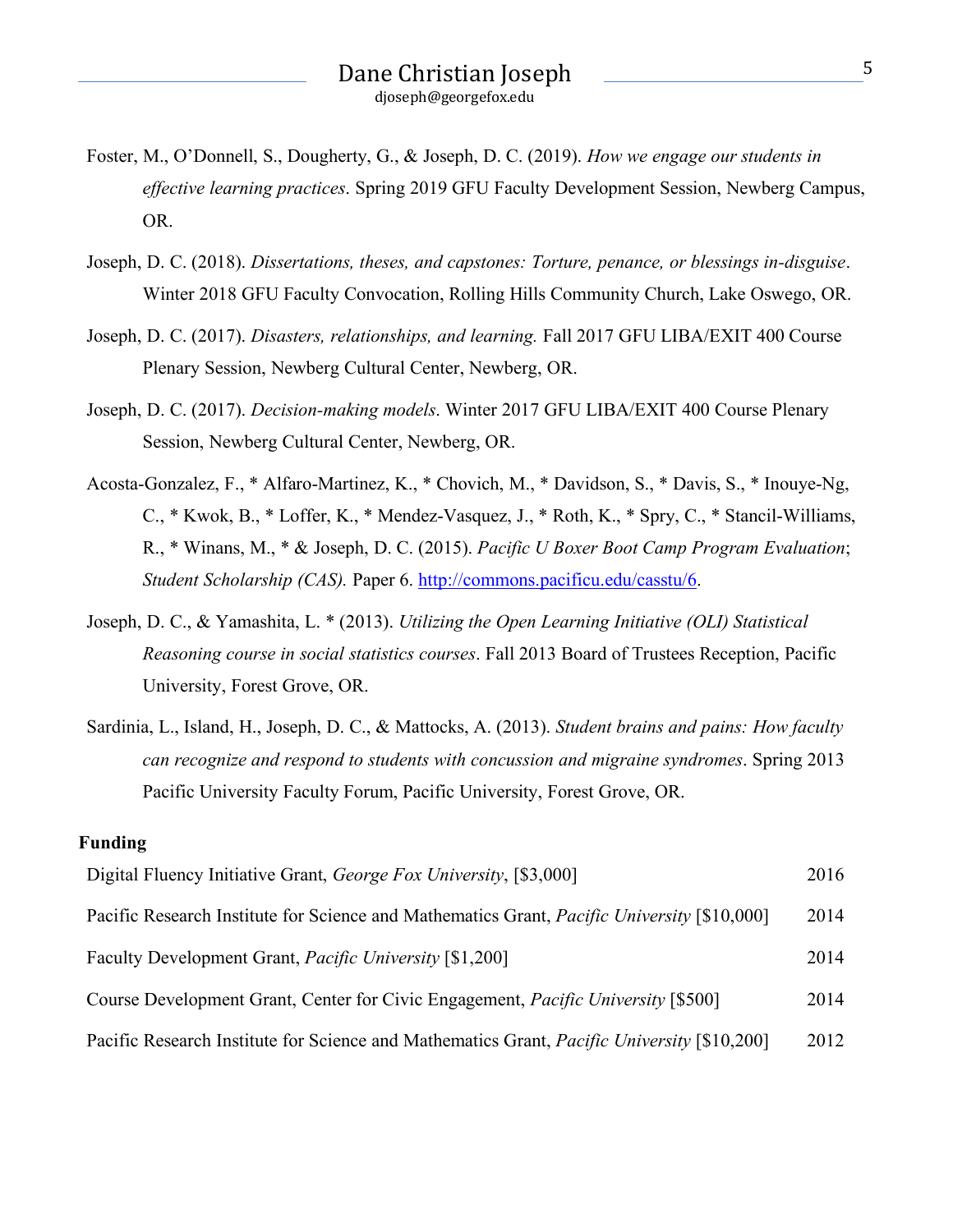# Dane Christian Joseph <sup>6</sup>

djoseph@georgefox.edu

## **Professional Service**

| Dissertation Advisor ( $n = 19$ ) and Committee Member ( $n = 34$ ), George Fox University                  |          |  |
|-------------------------------------------------------------------------------------------------------------|----------|--|
| Personnel Committee, George Fox University                                                                  | $2021 -$ |  |
| Reviewer, School District-University Partnerships for Continuous Improvement, R&L                           | 2022     |  |
| Conference Paper Proposal Reviewer, Association for Practical and Professional Ethics                       | 2020-21  |  |
| Online/Remote Learning Committee Task Force Member, George Fox University                                   | 2020     |  |
| Academic Restructuring Presidential Task Force Member, George Fox University                                | 2019-20  |  |
| Faculty Evaluation Task Force Member, George Fox University                                                 | 2019-20  |  |
| Catalyst Program Task Force Member, George Fox University                                                   | 2019     |  |
| Senator, George Fox University                                                                              | 2019-21  |  |
| Text Reviewer, Wheaton & Young's Generalizing the Regression Model, Sage Publications                       | 2019     |  |
| Journal Article Proposal Reviewer, Journal of Effective Teaching in Higher Education                        | 2019-20  |  |
| Institutional Review Board (IRB) Committee Member, George Fox University                                    | 2018-21  |  |
| Faculty Council Member, George Fox University                                                               | 2018-21  |  |
| Graduate & Professional Policies & Programs Committee Member, George Fox University                         | 2017-20  |  |
| Academic Governing Board Member, Reach Training Institute                                                   | 2017-    |  |
| Institutional Assessment Committee Member, George Fox University                                            | 2016-18  |  |
| Site Visitor, Council for the Accreditation of Educator Preparation                                         | 2016     |  |
| ESSA Assessment & Standards Workgroup Member, Oregon Department of Education                                | 2016     |  |
| Text Reviewer, Linneman's Social Statistics (3 <sup>rd</sup> Ed.), <i>Taylor &amp; Francis Publications</i> | 2016     |  |
| Grant Reviewer, Murdock & Pacific Research Institute for Science and Mathematics                            | 2015     |  |
| Advisory Committee Member, Health Professions and Education, Pacific University                             | 2013     |  |
| PNW Staff Coach, National Soccer Coaches Association of America                                             |          |  |
| Conference Paper Proposal Reviewer, The International Journal of Sport and Society                          | 2012     |  |